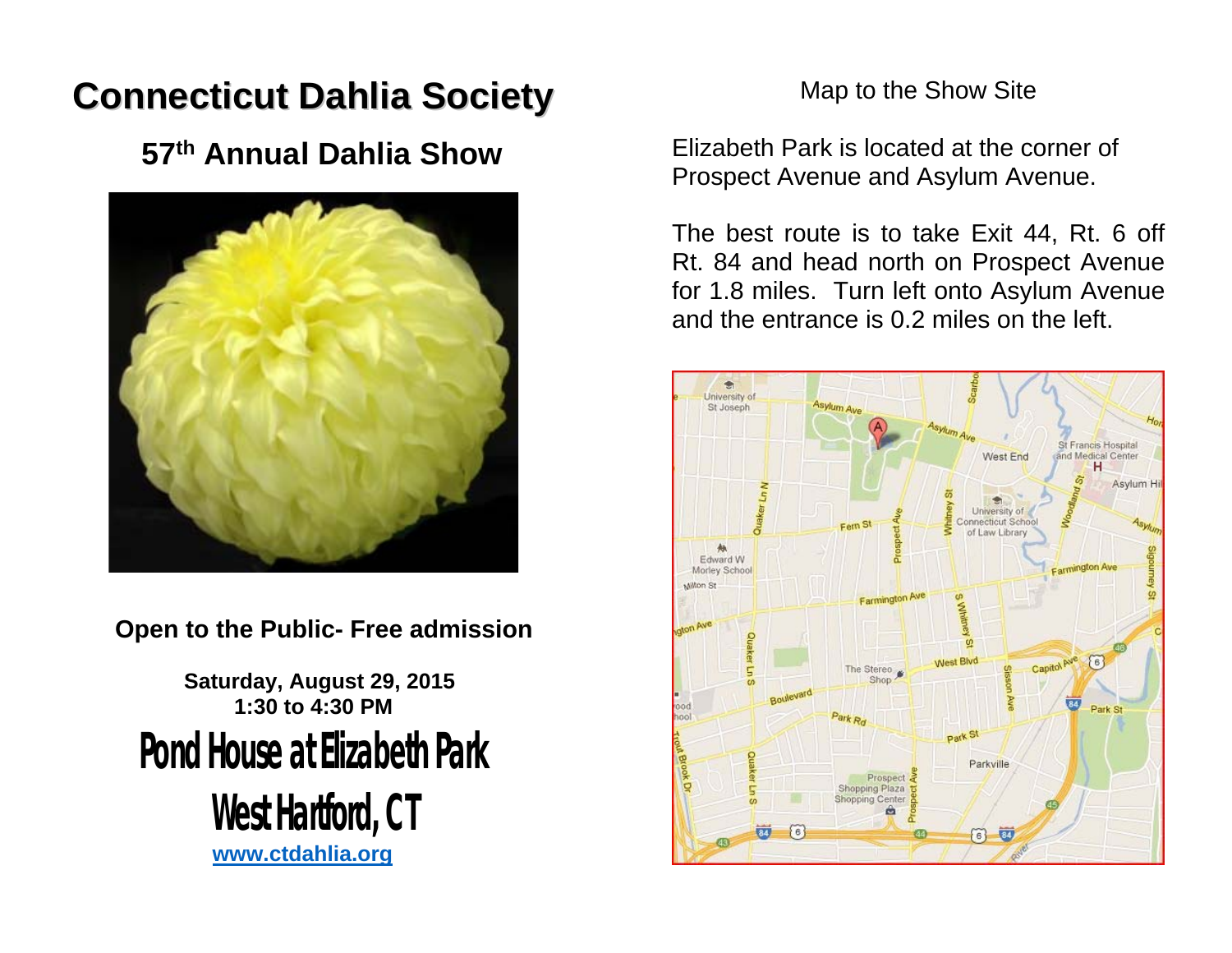#### **Connecticut Dahlia Society Officers**

| President             | Donna Paternostro                                       | <b>Welcome to the Connecticut Dahlia</b><br>Society's 57th Annual Show                                                                                                                                                                                                                                             |  |
|-----------------------|---------------------------------------------------------|--------------------------------------------------------------------------------------------------------------------------------------------------------------------------------------------------------------------------------------------------------------------------------------------------------------------|--|
| <b>Vice President</b> | Jesse Peterson                                          | We would like to extend a warm welcome to exhibitors and visitors<br>of our 57 <sup>th</sup> Dahlia Show. Our show this year is also hosting the 45 <sup>th</sup><br>Anniversary of the North Atlantic Dahlia Conference.                                                                                          |  |
| Secretary             | <b>Barbara LaRochelle</b>                               |                                                                                                                                                                                                                                                                                                                    |  |
| Treasurer             | Sal Corio                                               | <b>North Atlantic Dahlia Conference:</b><br><b>Connecticut Dahlia Society</b><br><b>Greenwich Dahlia Society</b>                                                                                                                                                                                                   |  |
| Editor                | Marjorie Schnerr                                        | Long Island Dahlia Society<br>Mid Island Dahlia Society<br>North Jersey Dahlia Society                                                                                                                                                                                                                             |  |
|                       | <b>Show Committee</b>                                   | Provincetown MA Dahlia Society<br>Rochester Dahlia Society<br>Southern Tier Dahlia Society                                                                                                                                                                                                                         |  |
| Chairman              | Jesse Peterson                                          |                                                                                                                                                                                                                                                                                                                    |  |
| Judges                | Marge Schnerr                                           | We trust that you will find this to be a satisfying experience and an<br>opportunity to share the beauty of the Dahlia with others. Our show                                                                                                                                                                       |  |
| <b>Clerks</b>         | André LaRochelle                                        | would not be possible without the support from our sister NADC<br>societies, many of whom have traveled long distances. We are                                                                                                                                                                                     |  |
| <b>Show Secretary</b> | <b>Melanie Dumont</b>                                   | grateful for your support and friendship. Thank you as well to our<br>CDS members and friends that worked so hard to put this show on.                                                                                                                                                                             |  |
| Classification        | Marge Schnerr                                           | The show is open to all exhibitors. If you are new to exhibiting and<br>need some help, any of our members would be glad to assist you.<br>All show officials and exhibitors must read and adhere to the<br>general rules for the show as well as those in the ADS 2015<br>Classification and Handbook of Dahlias. |  |
| Court of Honor        | Jesse Peterson, Melanie Dumont,<br><b>Elise Bennett</b> |                                                                                                                                                                                                                                                                                                                    |  |
| Photography           | Marilyn Lonergan                                        |                                                                                                                                                                                                                                                                                                                    |  |
| <b>Publicity</b>      | <b>Melanie Dumont</b>                                   | Donna Paternostro,<br><b>CDS President</b>                                                                                                                                                                                                                                                                         |  |
| Refreshments          | Marge Schnerr                                           |                                                                                                                                                                                                                                                                                                                    |  |
| Luncheon              | Sal Corio                                               |                                                                                                                                                                                                                                                                                                                    |  |
| Sergeant at Arms      | Nick Paternostro                                        |                                                                                                                                                                                                                                                                                                                    |  |

*Cover Photograph: Edna C, B Formal Decorative, Yellow, originated by Paul Comstock in 1968, it has been chosen by the American Dahlia Society as the "Dahlia of the Past Half Century" in this Centennial Year (100 Years old) of the ADS.*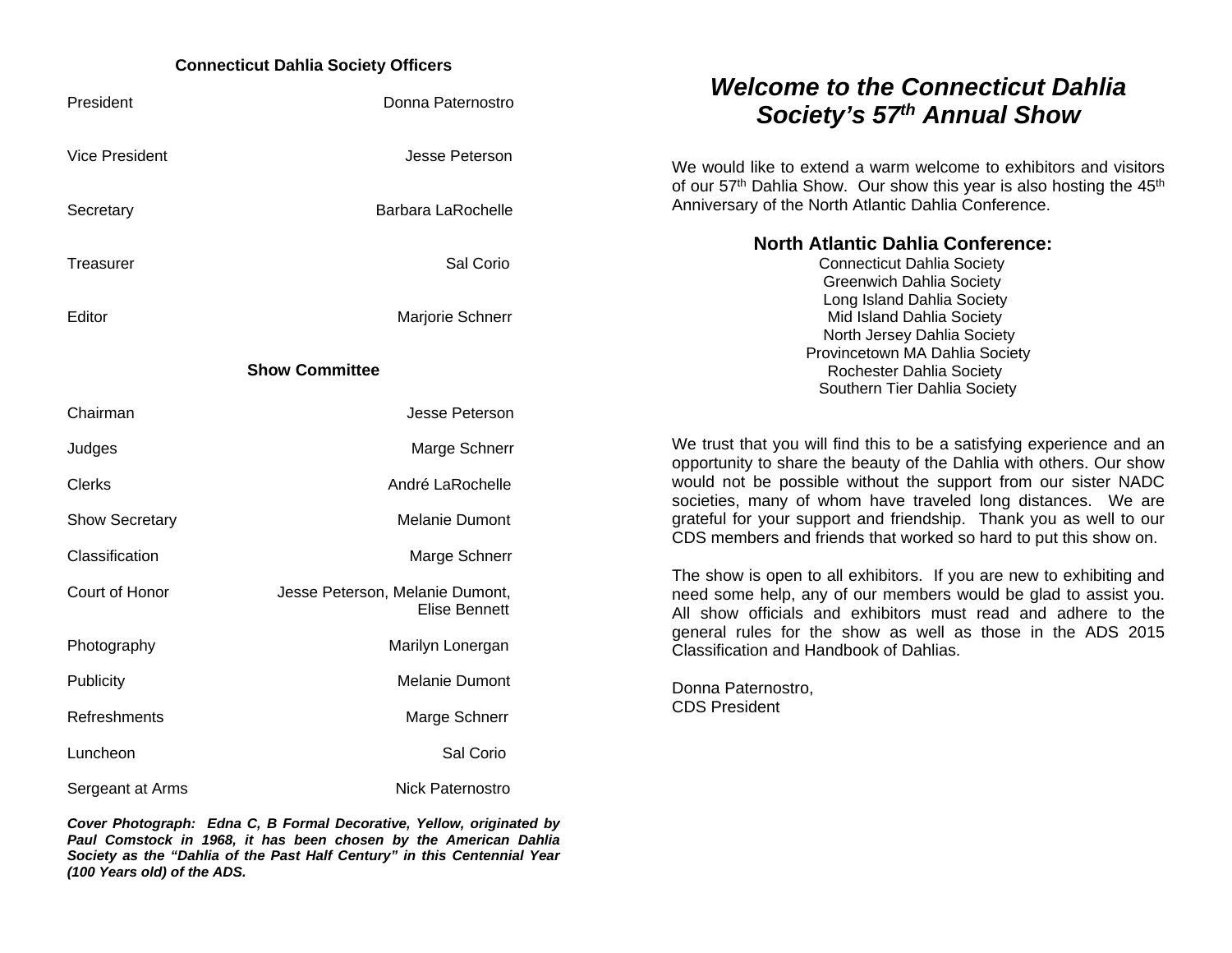### **General Show Rules**

- 1. Entries may be staged from 6 PM to 9 PM Friday, August 28<sup>th</sup>. and from 7 AM to 11 AM on Saturday, August 29<sup>th</sup> Prizes will be awarded on Saturday afternoon.
- 2. **Judging will start at 11:00 AM**. Only necessary judges and show officials will be allowed on the exhibition floor during the judging.
- 3. All exhibitors must register in the **Exhibitors Registry.** The show is open to all exhibitors and no entry fee is charged.
- 4. Exhibitors will be allowed to make **unlimited entries of the same variety in a class, except where noted**. Each entry must be exhibited under the name of the grower.
- 5. **Only the use of show containers provided by the CDS is permitted in the specimen bloom classes**.
- 6. **All dahlia specimen bloom classes must possess at least one set of leaves.**
- 7. The same dahlia variety is required in all 3 bloom classes and the three blooms must be staged in a single container.
- 8. Artificial support above the top of the container, wires within the stalk or added unattached foliage is not permitted.
- 9. The name of the exhibitor or any indication of their identity must not be visible during the judging process. Entry tags must remain closed until all judging is completed for tri-color section winners and higher awards are selected. **Only NADC entry tags are to be used.**
- 10. All blooms staged in CDS containers become the property of the CDS. Entries cannot be removed from the show before the close.

### **General Show Rules**

- 11. Entries must be correctly labeled with the cultivar name. Incorrectly labeled named entries will be disqualified. Unnamed seedlings must have the growers ID number.
- 12. Exhibitors entering cultivars not listed in the ADS 1999-2007 Composite Listing or later Classification Handbooks must complete the form **"Senior Judge Classification Recom mendation for Unclassified Varieties**. This form must be submitted to the Judge's Chairman. See *2015 ADS Classification and Handbook of Dahlias*, page 99.
- 13. Judges will award blue ribbons only if an entry is worthy of consideration for contention for a tri-color award. Second and third awards may be made in the absence of a blue ribbon winner.
- 14. **All judge's decisions are final.**
- 15. **ADS Seedling Bench Evaluation.** See the rules for this section in the "*2015 Classification and Handbook of Dahlias"* pages 95 & 96.
- 16. A Novice grower is defined as an exhibitor who has never won a tri-color award in any ADS affiliated dahlia show.
- 17. The CDS is not responsible for loss or damage to exhibits or personal property, but will exercise the utmost care to protect exhibits. Baskets and vases should be labeled with the exhibitor's name and address for proper return.
- 18. The CDS Show Committee reserves the right to make additional rules or changes to the schedule if necessary and the right to remove from the show tables before or after judging, any entry it considers to be in poor condition.
- 19. Any problems with the judging are to be brought to the attention of the Chairman of the Judges.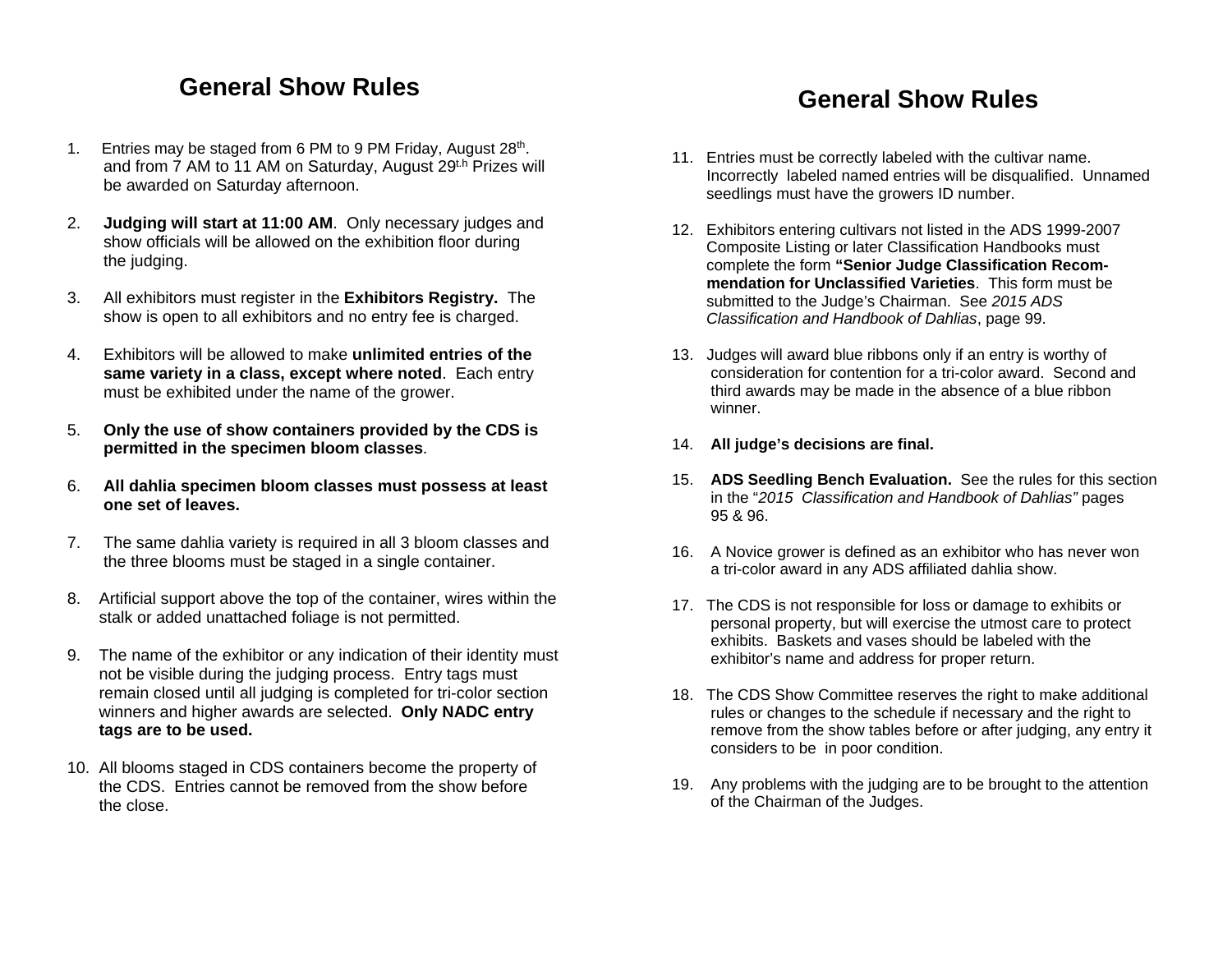#### ADS Dahlia Classification and Number Guide

*Copies are available at the registrar's desk or reference the 2015 ADS Classification and Handbook of Dahlias*

| <b>Open Sections</b>                          |                              |       |                              |  |
|-----------------------------------------------|------------------------------|-------|------------------------------|--|
| 1 AA                                          | $(FD)$ (ID) (SC) (C/IC/LC)   | 3AA   | (FD/ID) (SC/C/IC/LC)         |  |
| 1Α                                            | $(FD)$ (ID) (SC) (C/IC/LC)   | 3A    | (FD/ID) (SC/C/IC/LC)         |  |
| 1 <sub>B</sub>                                | $(FD)$ (ID) (SC) (C/IC) (LC) | 3B    | $(FD/ID)$ $(SC/C/IC)$ $(LC)$ |  |
| 1 BB                                          | $(FD)$ (ID) (SC) (C/IC) (LC) | 3BB   | $(FD/ID)$ $(SC/C/IC)$ $(LC)$ |  |
| 1 MIN                                         | $(FD)$ (ID) (SC) (C/IC/LC)   | 3 MIN | (FD/ID) (SC/C/IC/LC)         |  |
| <b>Ball - 1 &amp; 3 Bloom</b>                 |                              |       |                              |  |
| Miniature Ball - 1 & 3 Bloom                  |                              |       |                              |  |
| Pompon - 1 & 3 Bloom                          |                              |       |                              |  |
|                                               | Stellar - 1 & 3 Bloom        |       |                              |  |
|                                               | Waterlily - 1 & 3 Bloom      |       |                              |  |
| Peony - 1 & 3 Bloom                           |                              |       |                              |  |
| Anemone - 1 & 3 Bloom                         |                              |       |                              |  |
| Collarette - 1 & 3 Bloom                      |                              |       |                              |  |
| Single - 1 & 3 Bloom                          |                              |       |                              |  |
| Mignon Single - 1 & 3 Bloom                   |                              |       |                              |  |
| Orchid - 1 & 3 Bloom                          |                              |       |                              |  |
| Orchette - 1 & 3 Bloom                        |                              |       |                              |  |
| Novelty Open (NO) - 1 & 3 Bloom               |                              |       |                              |  |
| Novelty Fully Double (NX) - 1 & 3 Bloom       |                              |       |                              |  |
| Micro- 1 Bloom, Fully Double, 2.5" and under  |                              |       |                              |  |
| Micro- 1 Bloom, Open Centered, 2.5" and under |                              |       |                              |  |

Special Sections **2015 New Introduction -** 1 AA/A/B, 1 BB or smaller **Largest Bloom in Show Novice -** 1 AA/A, 1 B/BB, 1 Min or smaller **Junior** (age 17 and under) - 1 (AA/A/B), 1 BB or smaller **Connecticut State Origination -** 1 Bloom (AA/A), (B/BB), 1 All other forms (You can find a complete list of CT originations on our website, www.ctdahlia.org) **Waterlily bouquet Floral Bouquet Floating Waterlily Best Undisseminated Seedling -** 1st, 2nd or 3rd year **ADS Seedling Bench Evaluation** 

**Special Section -** Open Section **-** Best **"Spartacus" -** 1 Bloom**\*** 

\* Limited to 1 entry per exhibitor

**Special Section - Novice - "Best 1AA/A", 1B/BB, 1 Min or Smaller**

**The William Neckerman Classic - Best Edna C\* "Variety of the Last Half Century" 1 Bloom- 1st, 2nd and 3rd Place** 

\* Limited to 1 entry per exhibitor

| <b>Basket Section</b>        |                              |  |  |
|------------------------------|------------------------------|--|--|
| AA, A, B                     | 5 Blooms                     |  |  |
| BB, BALL, MB, ST, WL         | 7 Blooms                     |  |  |
| Miniature, Pom, Novelty (NX) | 9 Blooms                     |  |  |
| Open-centered                | 9 Blooms                     |  |  |
| Mignon Single                | 13 Blooms                    |  |  |
| <b>Best Basket in Show</b>   | <b>Best of all tri-color</b> |  |  |
|                              |                              |  |  |

 **Mixed colors of the same formation and extra foliage permitted Dahlia foliage required with additional dahlia and non-dahlia foliage enhancement permitted. Label basket bottom for return.**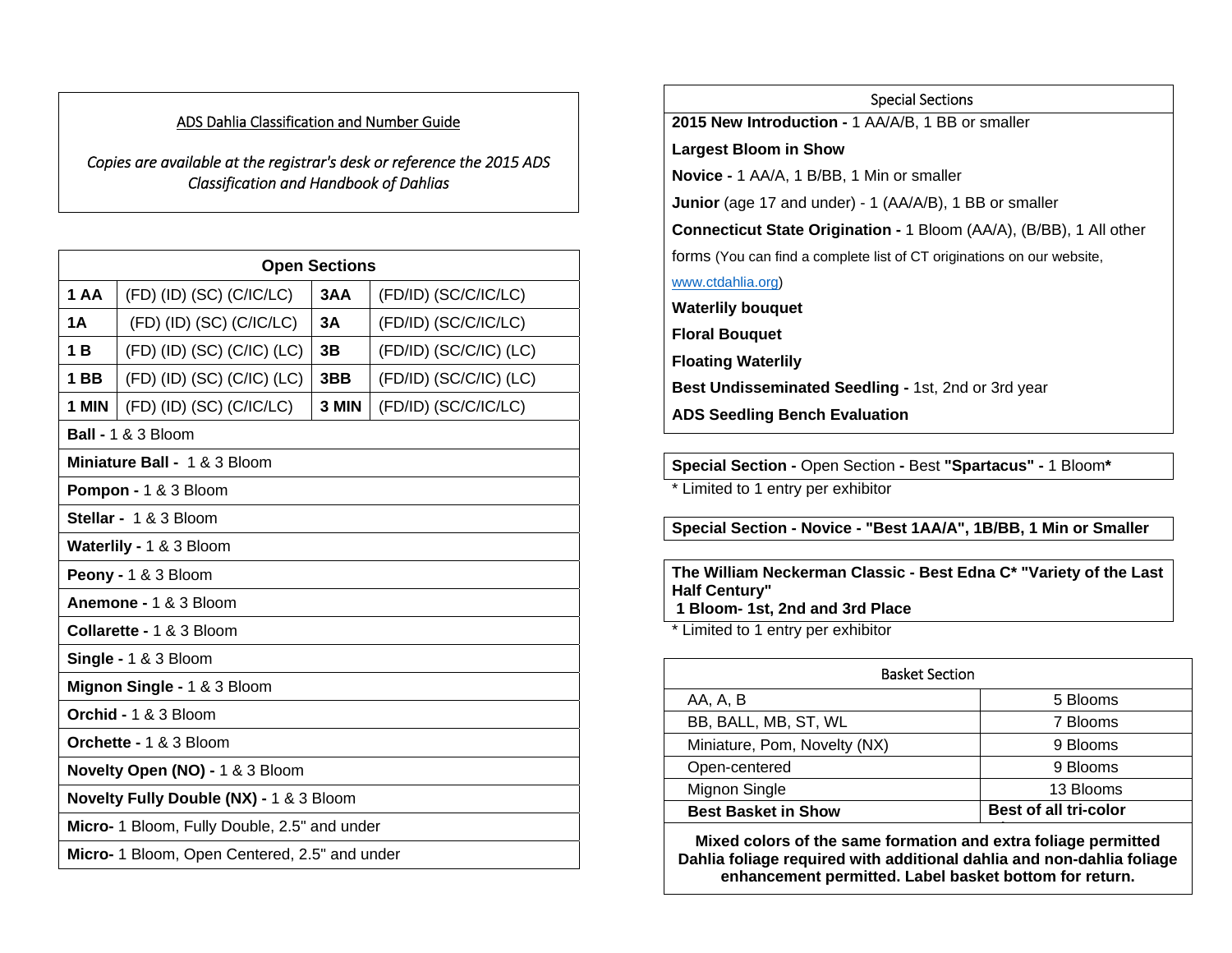### **Court of Honor**

#### **Bold type = major award**

**King of the Show – Paul Smith, Our Founder, Memorial Award Best Single AA** 

**Queen of the Show – Harold Schnerr, Sr. Memorial Award Best Single A** 

**Prince of the Show – Mr. & Mrs. Walter Hardisty Memorial Award Best Single B**

**Princess of the Show- Patsy Paternostro Memorial Award Best Single BB** 

**Duchess of the Show**- **Best Single Miniature**

**Best Bloom of "Spartacus" - Joe Buyak Memorial Award** 

**Best Bloom of "Edna C" The William Neckerman Classic sponsored by the North Atlantic Dahlia Conference for the Best 1st 2nd and 3rd Place Entries** 

Best AA – 1 Bloom FD, ID, SC, (C/IC/LC)

Best 3 AA – (FD/ID) - Tekla Tedesco Memorial Award

Best 3 AA – (SC/C/IC/LC)

Best A - 1 Bloom FD, ID, SC, (C/IC/LC)

Best 3 A - 3 Blooms, (FD/ID) Best 3 A - 3 Blooms, (SC/ C/IC/LC)

Best B - 1 Bloom FD, ID, SC, (C/IC), LC Best 3 B - 3 Blooms (FD/ ID) (SC/C/IC), LC

Best BB - 1 Bloom FD, ID, SC, (C/IC), LC Best 3 BB - (FD/ID), (SC/C/IC), LC

Best Miniature - 1 Bloom FD, ID, SC, (C/IC/ LC) Best Miniature - 3 Blooms (FD/ID), (SC/ C/IC/ LC) Best Ball – 1 Bloom- Larry Carlson Memorial and 3 Blooms

 Best Miniature Ball – 1 Bloom --Larry Carlson Memorial and 3 Blooms

Best Pompon – 1 and 3 Blooms

Best Stellar – 1 and 3 Blooms

Best Waterlily – 1 and 3 Blooms

Best Novelty Fully Double, Peony, Anemone, Novelty Open, Collarette,Orchid, Orchette, Single, Mignon Single–1and 3 Blooms

Best Micro Dahlia - 1 Fully Double and 1 Open Centered-

Best Dahlia Baskets – 13 Sections

#### **Best Basket in Show from the tri-color winners**

Waterlily Bouquet – Chester Beutler Memorial

Floral Bouquet

Best Floating Waterlily Dahlia

Best 2015 Introductions – 1 Bloom (AA/A/B) and (1BB or Smaller)

Connecticut Originations – 1 Bloom AA/A, B/BB, any other form

Largest in Show – diameter x depth from any section

Novice Section – 1 Bloom (AA/A), (B/BB), (Miniature or smaller)

Junior Sections – 1 Bloom (AA/A/B), (BB or smaller)

Best Undisseminated Seedling – ADS Bronze Medal Certificate

ADS Seedling Bench Evaluation – Seedling Achievement Ribbon